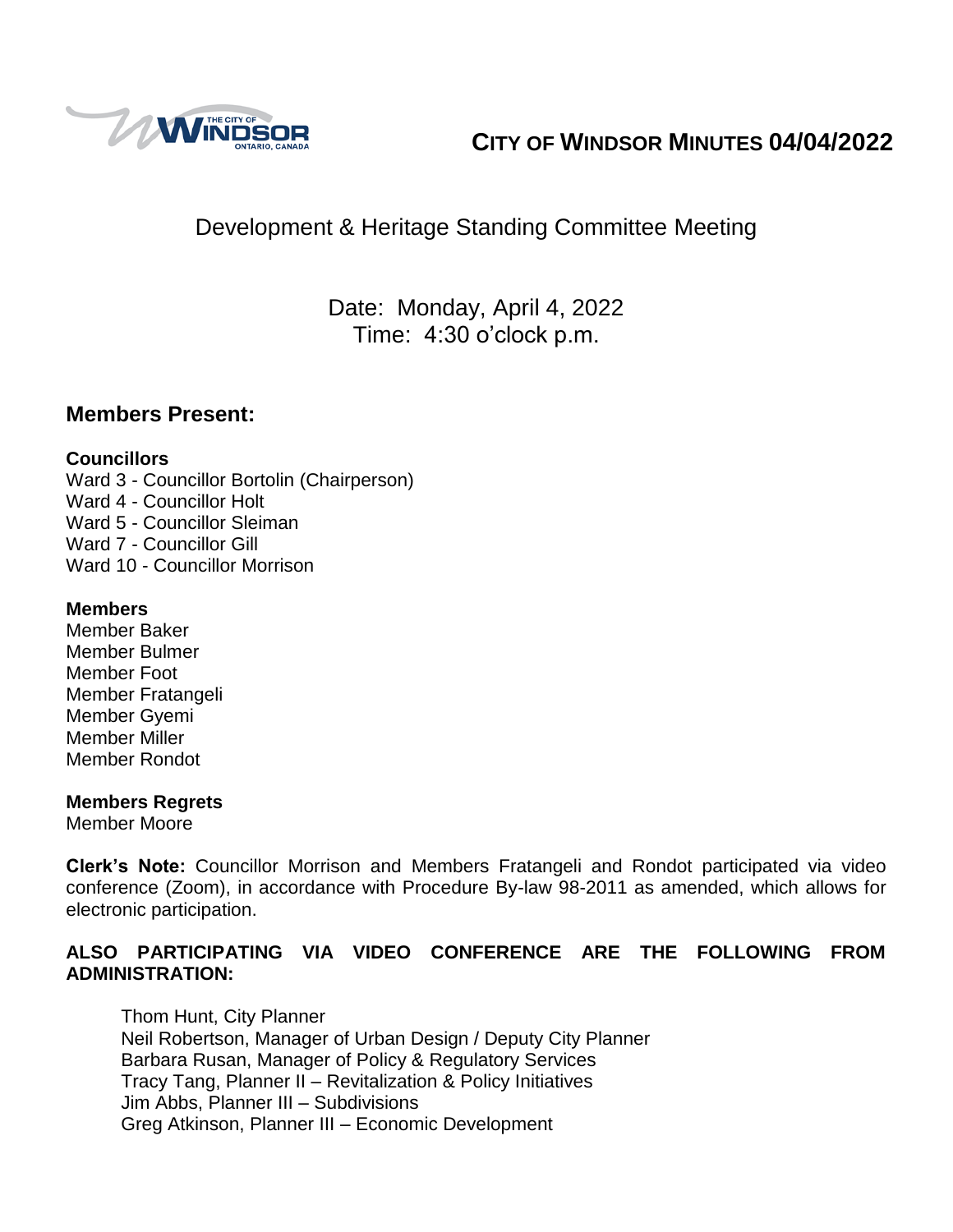# **Minutes Development & Heritage Standing Committee Monday, April 4, 2022 Page 2** of 11

Adam Szymczak, Planner III – Zoning Kristina Tang, Planner III – Heritage Robert Perissinotti, Technologist III Rania Toufeili, Policy Analyst Marianne Sladic, Clerk Steno Senior Sandra Gebauer, Council Assistant

## **ALSO PARTICIPATING IN COUNCIL CHAMBERS ARE THE FOLLOWING FROM ADMINISTRATION:**

Jelena Payne, Commissioner of Economic Development & Innovation Wira Vendrasco, Deputy City Solicitor – Legal & Real Estate Michael Cooke, Manager of Planning Policy / Deputy City Planner Anna Ciacelli, Deputy City Clerk / Supervisor of Council Services

### **Delegations—participating via video conference**

- Item 7.1 Randy Saccucci, 4C Project Management
- Item 7.1 Stephen Berrill, ADA-Architect
- Item 7.1 Amy Farkas, Dillon Consulting representing Applicant
- Item 7.1 Nonye Enebeli, Area Resident
- Item 7.1 Gil Leblanc, Area Resident
- Item 7.1 Yildirim Serdar Oyman, Area Resident
- Item 7.2 David French, Storey Samways Planning Ltd.
- Item 7.2 Jim Bujouves, Farhi Holdings Corp.
- Item 7.2 Paolo Collavino, PCR Constructors Inc.
- Item 7.2 Paul Weidl, Baird AE
- Item 7.2 Brandon Munro, Baird AE
- Item 7.3 Fran LaSorda, representing Julie Johns, Area Resident
- Item 10.1 Jackie Lassaline, Principal Planner
- Item 11.2 Karl Tanner, Dillon Consulting

## **1. CALL TO ORDER**

Following the reading of the Land Acknowledgement, the Chairperson calls the meeting of the Development & Heritage Standing Committee to order at 4:31 o'clock p.m.

## **2. DISCLOSURES OF PECUNIARY INTEREST AND THE GENERAL NATURE THEREOF**

None disclosed.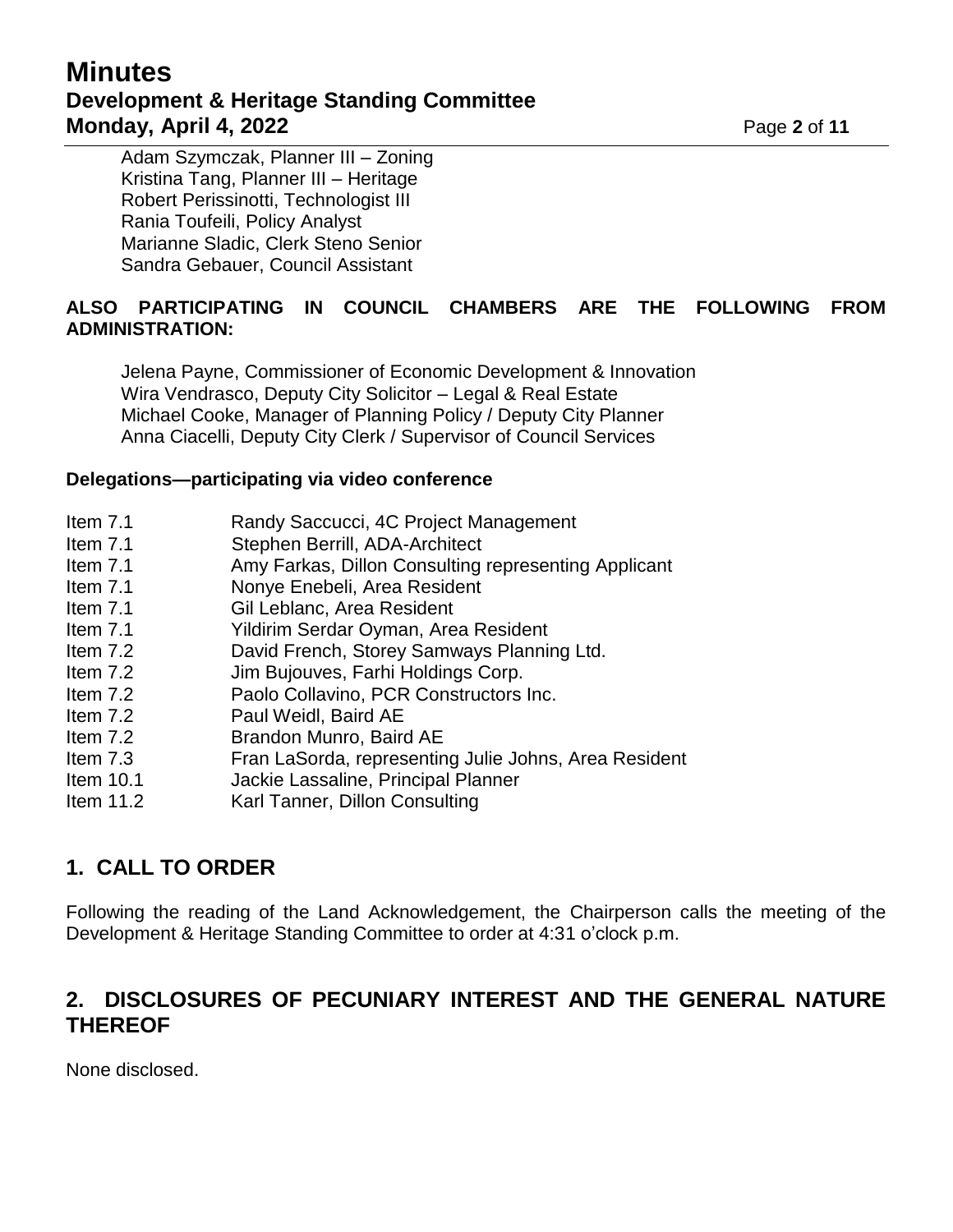## **3. REQUEST FOR DEFERRALS, REFERRALS OR WITHDRAWALS**

None requested.

## **4. COMMUNICATIONS**

None presented.

## **8. ADOPTION OF THE MINUTES**

## **8.1. Adoption of the Development & Heritage Standing Committee minutes of its meeting held March 7, 2022**

Moved by: Member Foot Seconded by: Member Baker

THAT the minutes of the Development & Heritage Standing Committee meeting held March 7, 2022 **BE ADOPTED** as presented. Carried.

Report Number: SCM 64/2022

# **9. PRESENTATIONS AND DELEGATIONS (COMMITTEE ADMINISTRATIVE MATTERS)**

See Items 10.1 and 11.2.

## **10.** *HERITAGE ACT* **MATTERS**

## **10.1. 364-374 Ouellette Avenue, Canada Building- Heritage Permit & Heritage Property Tax Reduction Request (Ward 3)**

### **Jackie Lassaline, Principal Planner**

Jackie Lassaline, Principal Planner, appears via video conference before the Development and Heritage Standing Committee regarding the administrative report "364-374 Ouellette Avenue, Canada Building- Heritage Permit Request (Ward 3)" in support of the administrative recommendation and is available for questions.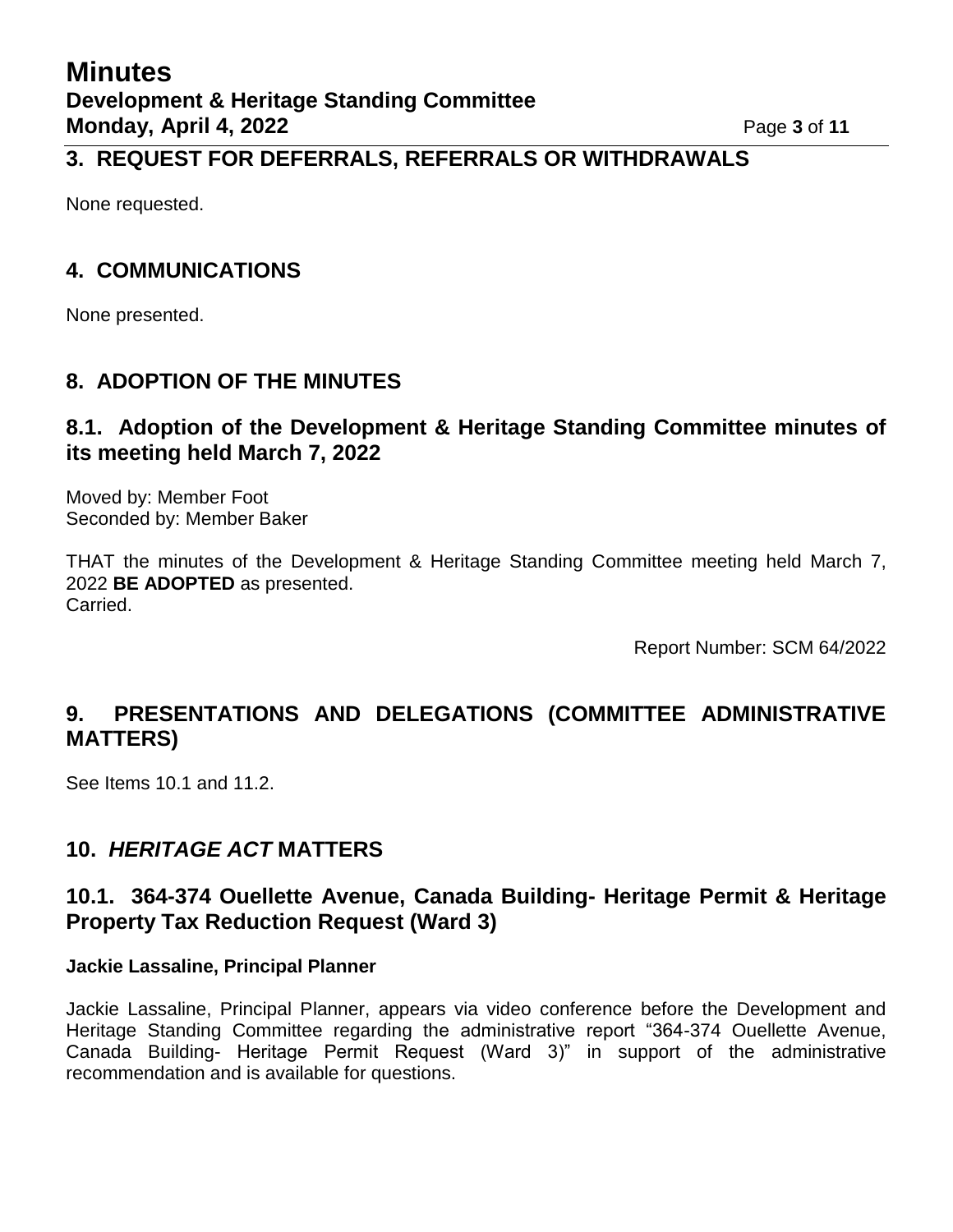# **Minutes Development & Heritage Standing Committee Monday, April 4, 2022 Page 4 of 11**

Moved by: Member Foot Seconded by: Member Baker

### Decision Number: **DHSC 383**

- I. THAT a Heritage Permit at the Canada Building, 364-374 Ouellette Street, **BE GRANTED**, for canopy restoration work, subject to the approval conditions prior to work start:
	- a. Submission of satisfactory product details and samples (including material and colour selections)
	- b. Approval of any requested mock-up
	- c. Determination that the work is satisfactory to meet Building code compliance.

II. THAT the City Planner or designate **BE DELEGATED** the authority to approve any further proposed changes associated with the proposed scope of work for the canopy restoration. Carried.

> Report Number: S 31/2022 Clerk's File: MBA/14331

There being no further business the meeting of the Development & Heritage Standing Committee (*Heritage Act* Matters) portion is adjourned at 4:37 o'clock p.m.

The Chairperson calls the *Planning Act* Matters portion of the Development & Heritage Standing Committee meeting to order at 4:38 o'clock p.m.

## **5. ADOPTION OF THE** *PLANNING ACT* **MINUTES**

## **5.1. Minutes of the March 7, 2022 Development and Heritage Standing Committee Meeting (***Planning Act* **Matters)**

Moved by: Member Gyemi Seconded by: Councillor Gill

THAT the *Planning Act* minutes of the Development & Heritage Standing Committee meeting held March 7, 2022 **BE ADOPTED** as presented. Carried.

Report Number: SCM 74/2022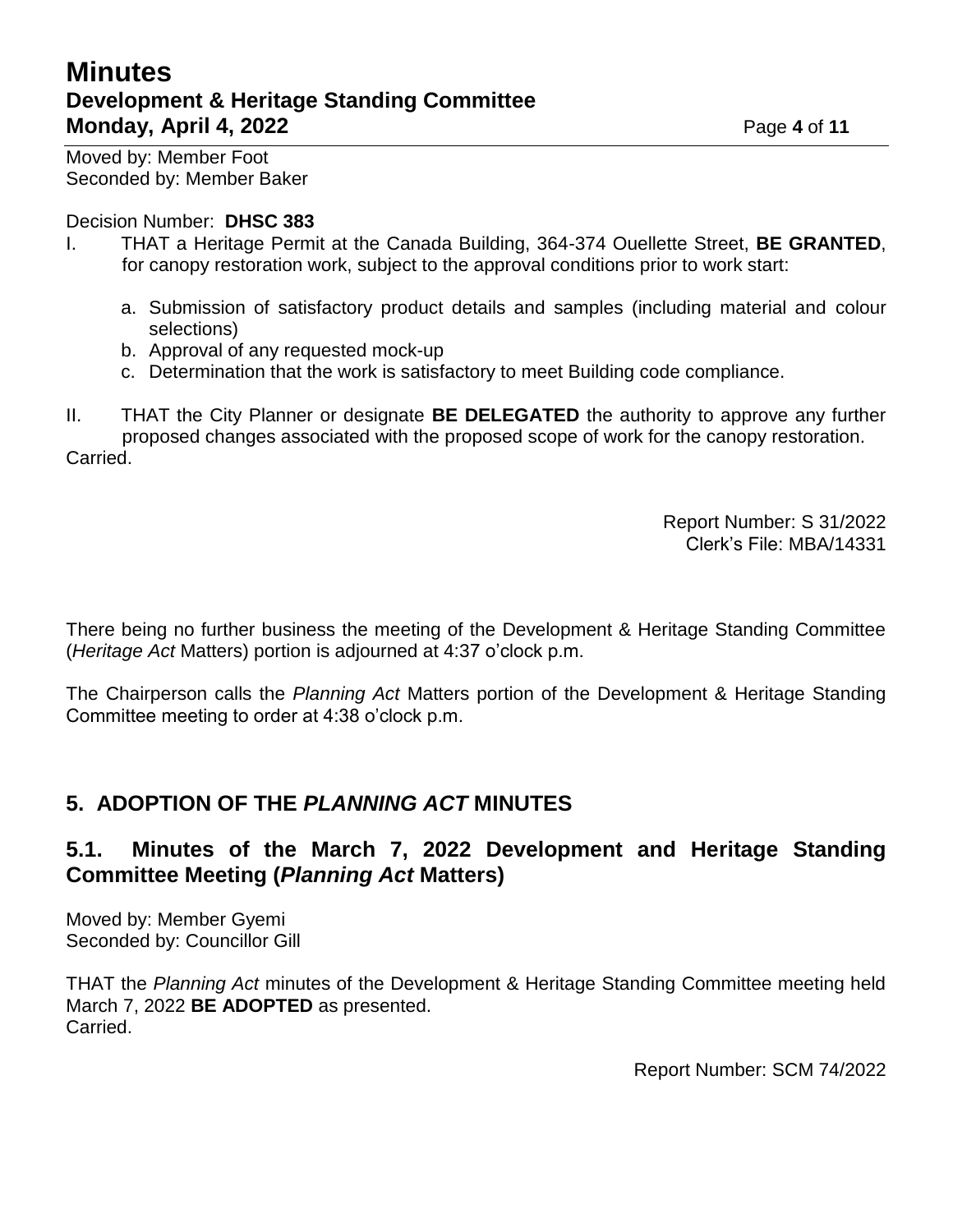## **7.** *PLANNING ACT* **MATTERS**

## **7.1. Zoning Bylaw Amendment – Wyandotte Developments Inc - 0 Wyandotte St E. S/S Wyandotte Street E, between Watson Ave and Isack Drive- Z 025-21 [ZNG-6499] to permit a Multiple Dwelling Development - Ward 6**

Moved by: Member Rondot Seconded by: Councillor Morrison

### Decision Number: **DHSC 380**

THAT an amendment to City of Windsor Zoning By-law 8600 **BE APPROVED** for the lands at Part of Lots 72 to 78, Part of Lots 106 & 107, part of 30 foot Lane, part of Parkhill Gate, RP 1627, more particularly described as Part 3, 12R-13644 situated on the south side of Wyandotte Street East, east of Watson Avenue, by adding the following site specific provisions to s.20:

### **"South Side Wyandotte Street East, between Watson Ave and Isack Drive**

For the lands Part of lots 72 to 78, part of lots 106 & 107, part of 30' Lane, part of Parkhill Gate, RP 1627, more particularly described as Part 3, 12R-13644 situated on the south side of Wyandotte Street East, east of Watson Avenue, the provisions of S 20 (1) 102 shall not apply, and the following provisions shall apply:

- a) Building Height Maximum 20m
- b) Lot Coverage Maximum 40%
- c) A minimum separation of 12 metres shall be maintained between a multiple dwelling and an RD1.1 District. (ZDM 14; ZNG/6499)"

Carried.

Report Number: S 35/2022 Clerk's File: Z/14298

## **7.2. Zoning Bylaw Amendment Site specific regulations for Multiple Dwelling – Farhi Holding Corporation - 1624 Lauzon Road- Z 039-21 [ZNG-6590] - Ward 6**

Moved by: Councillor Sleiman Seconded by: Councillor Holt

Decision Number: **DHSC 381**

THAT an amendment to City of Windsor Zoning By-law 8600 changing the regulations of the Residential District RD3.1 zone on Block 42, 12M-678 in the City of Windsor, known municipally as 1624 Lauzon Road, **BE APPROVED** by applying the following site specific regulations:

### **Main Building Height:**

a) 56% of the Main building footprint – maximum  $-31.0$  m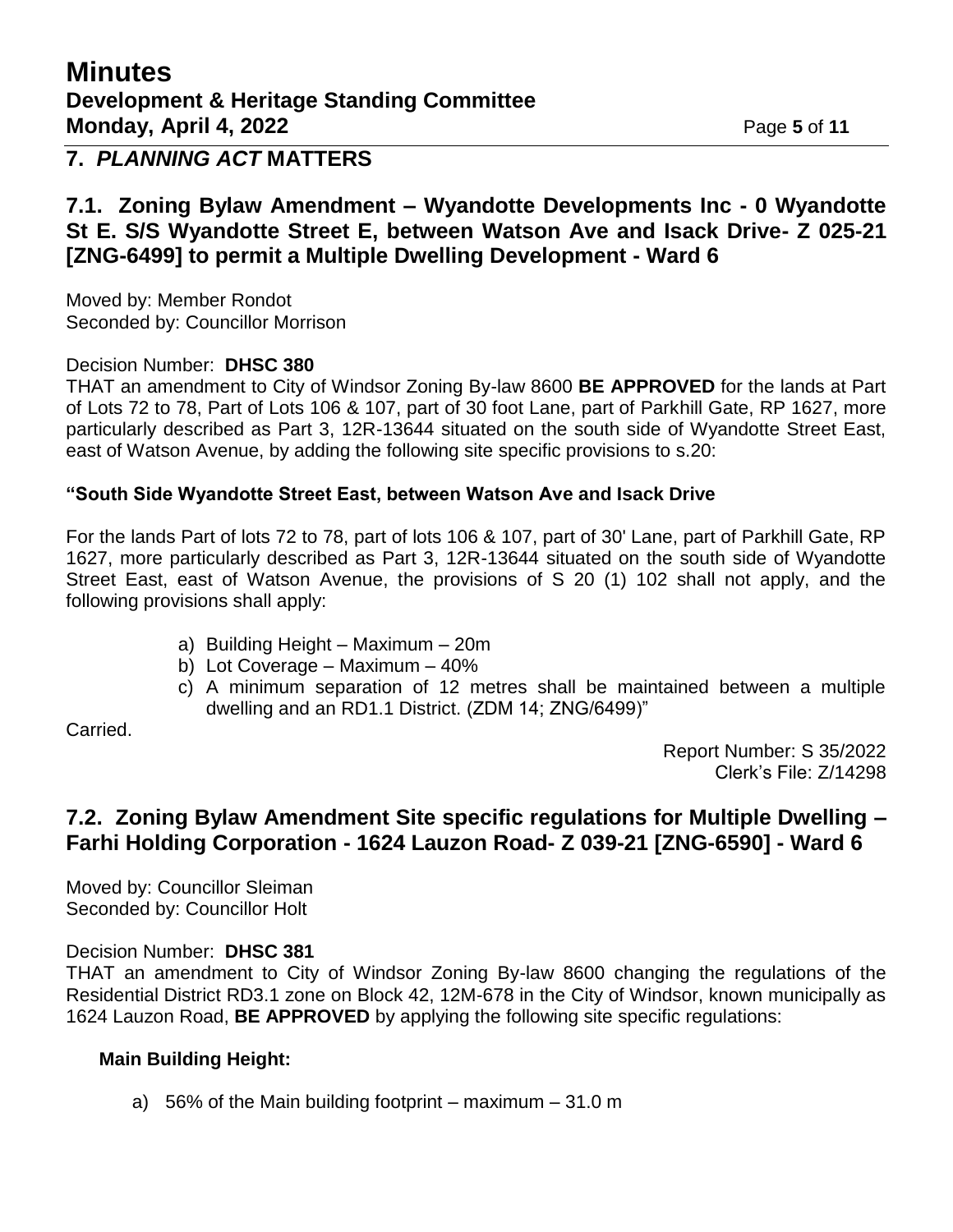# **Minutes Development & Heritage Standing Committee Monday, April 4, 2022 Page 6** of 11

b) Remainder of building footprint – maximum – 21.0 m

**Lot Area** – minimum  $63.75$  m<sup>2</sup> per unit

**Parking Space** – minimum – 1.24 spaces/unit

**Side yard** – from Bowler Drive – 23.0 m

**Landscaped Open Space Yard** – minimum – 31.0% of lot area

Notwithstanding S24.26.5 and 24.28.1.1, a parking area shall be permitted within a required front yard.

Notwithstanding 24.40.20(3) (a) a Loading Space shall be permitted in a required front yard.

THAT the parcel described as Block 42, 12M-678 in the City of Windsor, **BE EXEMPT** from the provisions of section 45(1.3) of the *Planning Act*; and,

THAT the Site Plan Approval Officer **CONSIDER** the following matters in an approved site plan and/or executed and registered site plan agreement:

a) Parking Area and Amenity Area location to assist in facilitating the transition from the low profile development to the East of the site to the medium and high profile development of the Subject site.

Carried.

Report Number: S 37/2022 Clerk's File: Z/14267

## **7.3. Rezoning - Avant Group Inc. - 659 Alexandrine St - Z-045/21 ZNG/6634 - Ward 10**

Moved by: Councillor Morrison Seconded by: Councillor Holt

#### Decision Number: **DHSC 382**

THAT Zoning By-law 8600 **BE AMENDED** by changing the zoning of Lots 94 & 95 and Part Closed Alley, Registered Plan 1106, (known municipally as 659 Alexandrine Street; Roll No. 070-030- 16000; PIN 01339-0396) situated on the south side of Alexandrine Street between Remington Avenue and Lillian Avenue by adding a site specific exception to s.20 as follows:

### **441. SOUTH SIDE OF ALEXANDRINE STREET BETWEEN REMINGTON AVENUE AND LILLIAN AVENUE**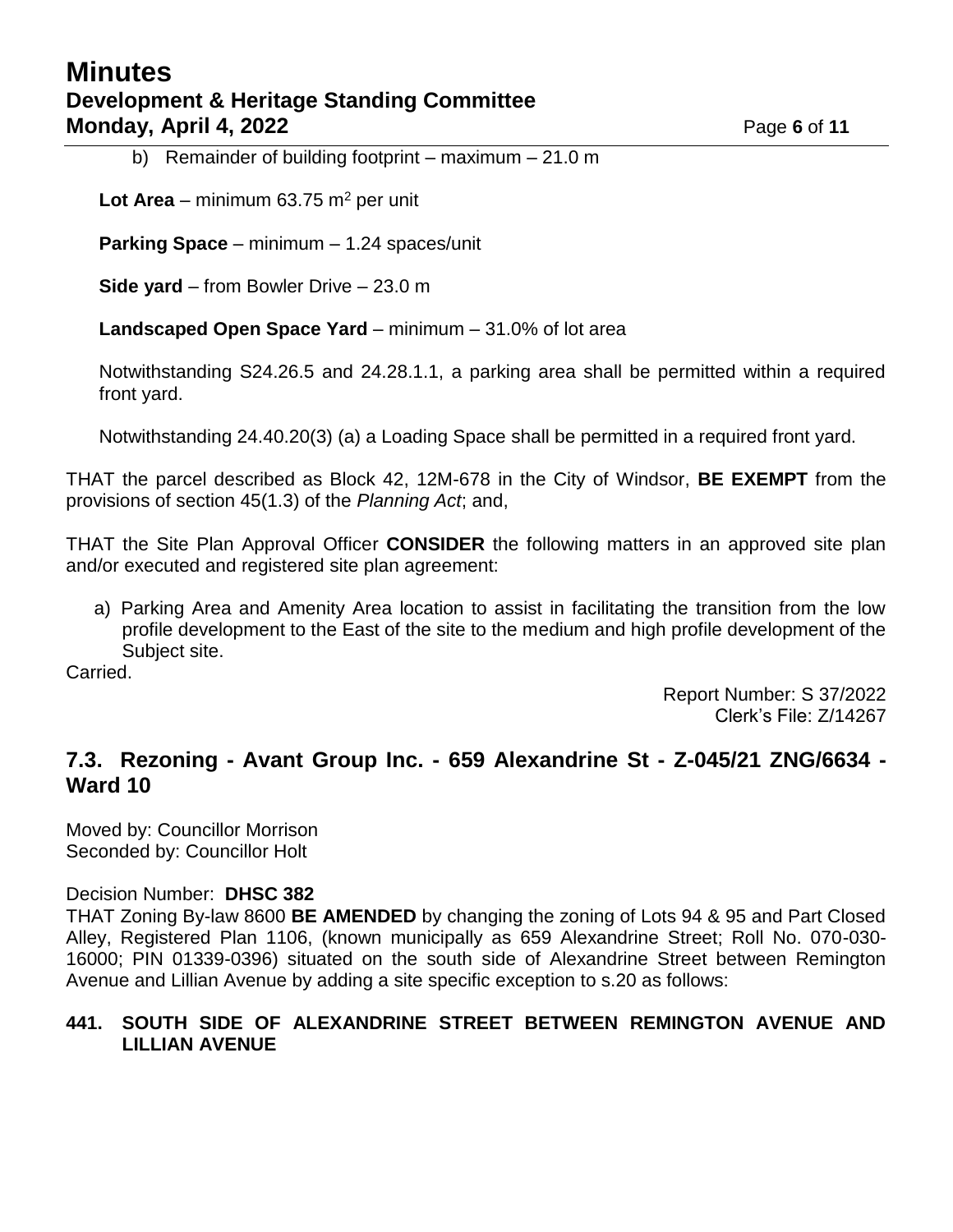# **Minutes Development & Heritage Standing Committee Monday, April 4, 2022 Page 7** of 11

For the lands comprising Lots 94 & 95 and Part Closed Alley, Registered Plan 1106 (PIN 01339-0396), a *Townhome Dwelling* shall be an additional permitted use and shall be subject to the following additional provisions:

| Lot Width - minimum                           | 20.0 m            |
|-----------------------------------------------|-------------------|
| Lot Area – per <i>dwelling unit</i> – minimum | 191.0 $m2$        |
| Lot Coverage - maximum                        | 45.0%             |
| Main Building Height - maximum                | 10.0 <sub>m</sub> |
| Front Yard Depth - minimum                    | 6.0 <sub>m</sub>  |
| Rear Yard Depth - minimum                     | 7.50 m            |
| Side Yard Width - minimum                     | $1.20 \text{ m}$  |
| [ZDM 8; ZNG/6634]; and further,               |                   |
|                                               |                   |

THAT the Applicant **CONSIDER** a reduction in the protrusion of the attached garage by bringing the main entrance or building wall closer to the front lot line for safety and security purposes. Carried.

Members Gyemi and Rondot voting nay.

Report Number: S 33/2022 Clerk's File: Z/14281

There being no further business the meeting of the Development & Heritage Standing Committee (*Planning Act* Matters) portion is adjourned at 6:00 o'clock p.m.

The Chairperson calls the Administrative Items portion of the Development & Heritage Standing Committee meeting to order at 6:01 o'clock p.m.

# **11. ADMINISTRATIVE ITEMS**

## **11.1. Economic Revitalization Community Improvement Plan (CIP) application submitted by 538512 Ontario Limited for 3430 Wheelton Drive - Ward 9**

Councillor Gill requests clarification related to the length of the term of the grant agreement. Greg Atkinson, Senior Planner, appears via video conference before the Development and Heritage Standing Committee regarding the administrative report "Economic Revitalization Community Improvement Plan (CIP) application submitted by 538512 Ontario Limited for 3430 Wheelton Drive-Ward 9" and indicates that the term of the agreement is for a maximum of 10 years. Mr. Atkinson adds that this is the norm for most of these types of grant agreements and also provides details related to the financial information.

Councillor Gill inquires about the assessment rates. Mr. Atkinson indicates that only taxes levied are affected by the program.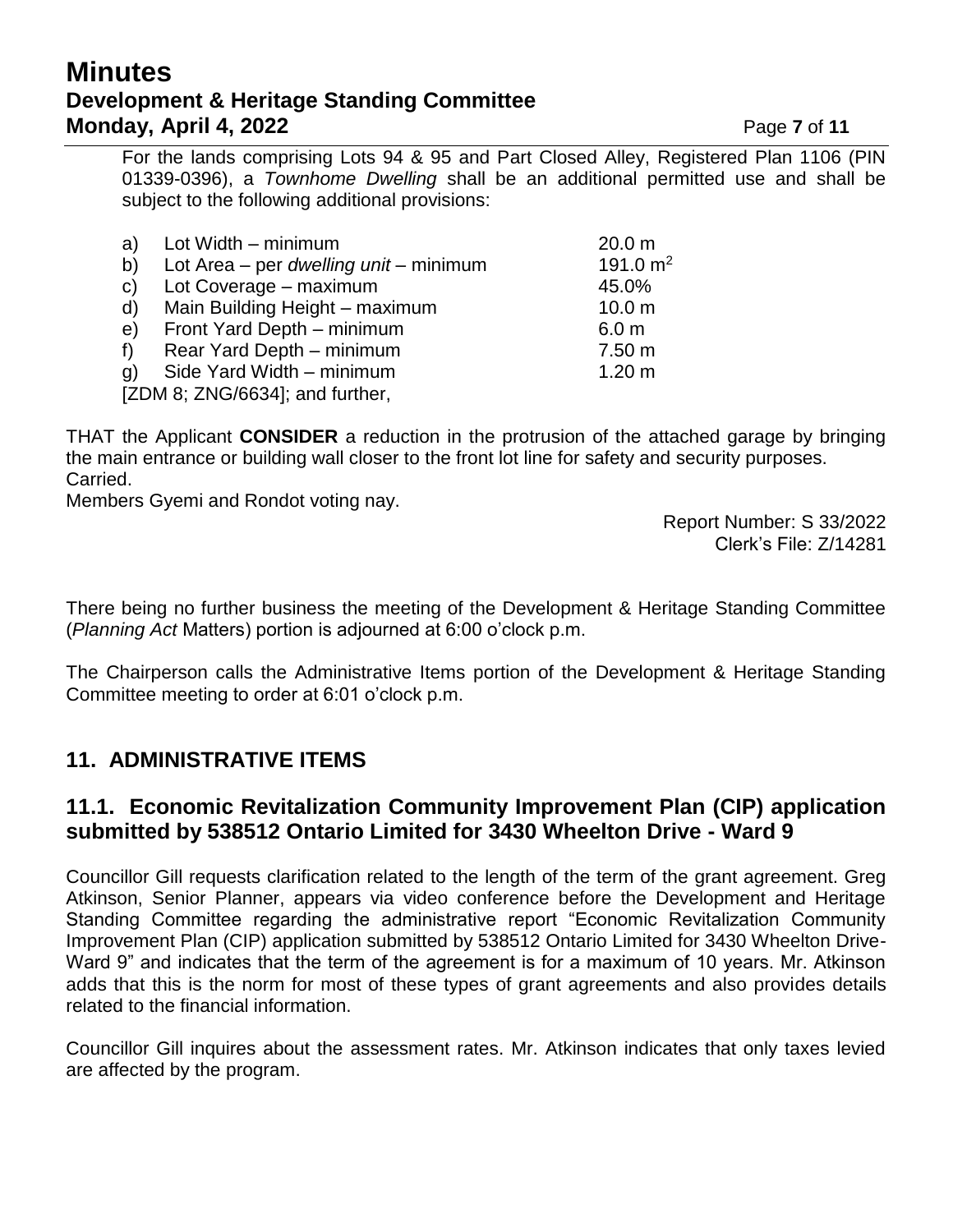# **Minutes Development & Heritage Standing Committee Monday, April 4, 2022 Page 8 of 11**

Moved by: Councillor Sleiman Seconded by: Councillor Gill

Decision Number: **DHSC 384**

- I. THAT the request made by 538512 Ontario Limited to participate in the Business Retention and Expansion Grant Program **BE APPROVED** for the property located at 3430 Wheelton Drive for up to 10 years or until 100% of the eligible costs are repaid pursuant to the City of Windsor Economic Revitalization Community Improvement Plan; and,
- II. THAT Administration **BE DIRECTED** to prepare an agreement between the City, 538512 Ontario Limited., and/or persons or companies that have legally been assigned the right to receive grant payments, to implement the Business Retention and Expansion Grant Program in accordance with all applicable policies, requirements, and provisions contained within the Economic Revitalization Community Improvement Plan to the satisfaction of the City Planner for content, the Commissioner of Legal Services as to legal form, and the CFO/City Treasurer as to financial implications; and,
- III. THAT the CAO and City Clerk **BE AUTHORIZED** to sign the Business Retention and Expansion Grant Agreement; and further,
- IV. THAT the approval to participate in the Business Retention and Expansion Grant Program **EXPIRE** if the grant agreement is not signed by applicant and owner within one year following Council approval. The City Planner may extend the deadline for up to one year upon request from the applicant.

Carried.

Report Number: S 34/2022 Clerk's File: Z/14332

## **11.2. Close and Convey the East-West Alley Segments at the South end of Partington Ave., Roxborough Blvd., and Glenwood Ave., and the North/South segment between Roxborough and Glenwood Avenue, all being North of EC Row Expressway - SAA/6177**

## **Karl Tanner, Dillon Consulting**

Karl Tanner, Dillon Consulting, appears via video conference before the Development and Heritage Standing Committee regarding the administrative report "Close and Convey the East-West Alley Segments at the South end of Partington Ave., Roxborough Blvd., and Glenwood Ave., and the North/South segment between Roxborough and Glenwood Avenue, all being North of EC Row Expressway - SAA/6177" in support of the closing and requests, recommendation IV (a) be amended and that the value of the land be set by the City Solicitor/City Planner in an effort to expedite the application and South Windsor Development Co. can keep options open related to exchange of land.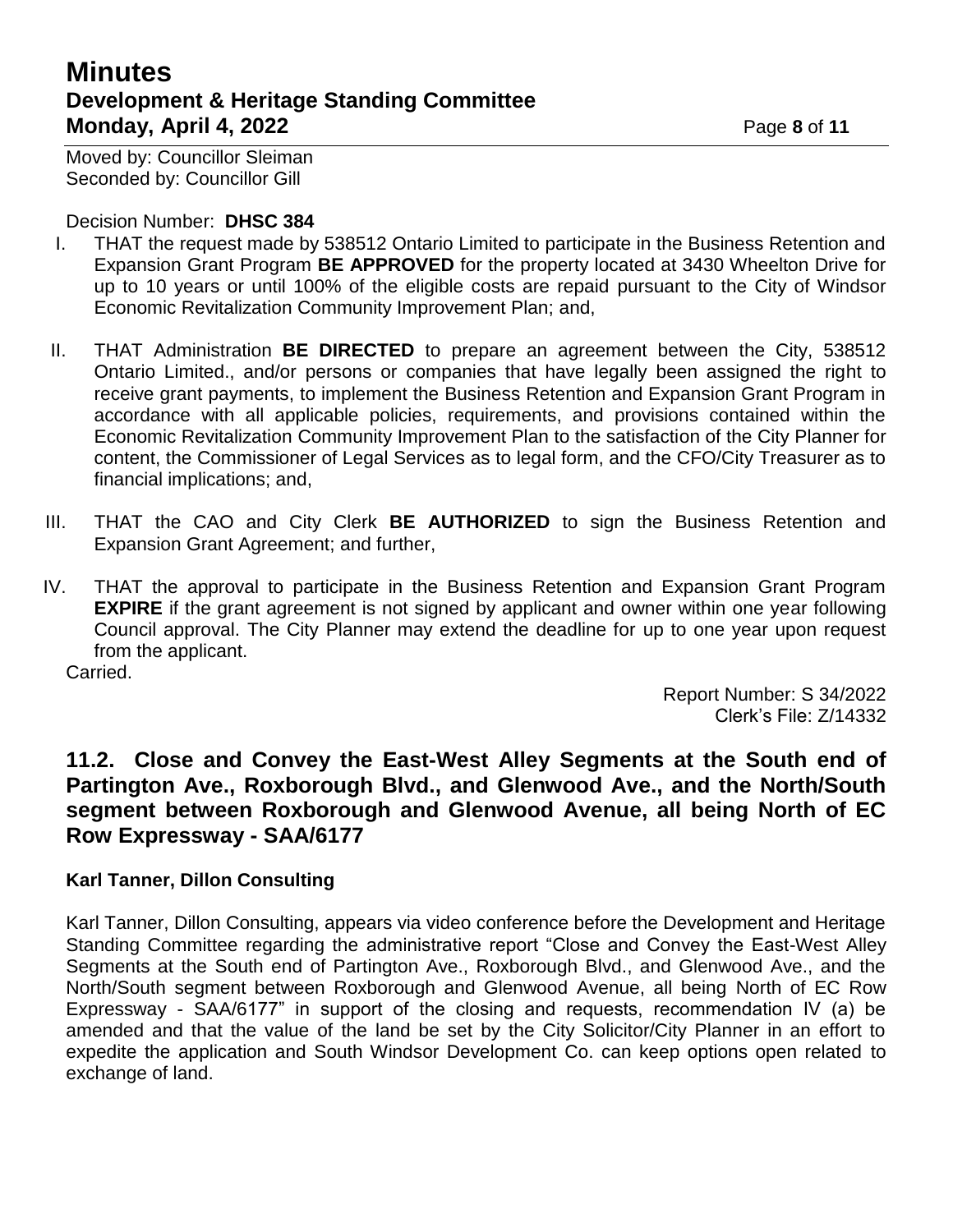# **Minutes Development & Heritage Standing Committee Monday, April 4, 2022 Page 9 of 11**

Councillor Bortolin provides options related to the modification to the recommendation as presented by administration.

Councillor Sleiman requests clarification related to the request for the reduction in cost. Councillor Bortolin provides details and clarification.

Councillor Morrison inquires about the closing of the alley along the sidewalk along the EC Row and would like to see access to that sidewalk from Roxborough, Partington, and Glenwood. Mr. Tanner indicates that the sidewalks in that area will be extended to the trail and provides more details related to the project.

Councillor Holt requests clarification related to the proposed amendment to the motion and whether it addresses Mr. Tanner's request. Mr. Tanner indicates that it does not necessarily, although he will attempt to discuss this with administration to find an amenable solution, prior to the Council Meeting date.

Moved by: Councillor Holt Seconded by: Councillor Sleiman

### Decision Number: **DHSC 385**

- I. THAT the segments of the 4.27m wide east/west alley segments located at the south end of Partington Ave. Roxborough Blvd. and Glenwood Ave.north of EC Row Expressway together with the north/south alley segment measuring approximately 32m between Roxborough Boulevard and Glenwood Avenue, all as shown on Drawing No. CC-1783 attached as Appendix "A", **BE ASSUMED** for subsequent closure;
- II. THAT the portions of the 4.27m wide east/west alley segments located at the south end of Partington Ave. Roxborough Blvd. and Glenwood Ave. and north of EC Row Expressway and shown on Drawing No. CC-1783 attached as Appendix "A", **BE CLOSED AND CONVEYED** in full width, to the abutting property owners on the north side of the alley, subject to the following:
	- a) Easement, subject to their being accepted in the City's standard form and in accordance with the City's standard practice, be granted to:
		- The Corporation of the City of Windsor, Enbridge Gas Inc., and ENWIN Utilities Ltd.
- III. THAT the north/south alley segment measuring approximately 32m in length and located at the south end of Roxborough Boulevard and Glenwood Avenue, as shown on Drawing No. CC-1783 attached as Appendix "A", **BE CLOSED AND CONVEYED** in full width, to the abutting property owners on the east and west sides of the alley, subject to the following:
	- b) Easement, subject to their being accepted in the City's standard form and in accordance with the City's standard practice, be granted to:
		- The Corporation of the City of Windsor, Enbridge Gas Inc., and ENWIN Utilities Ltd.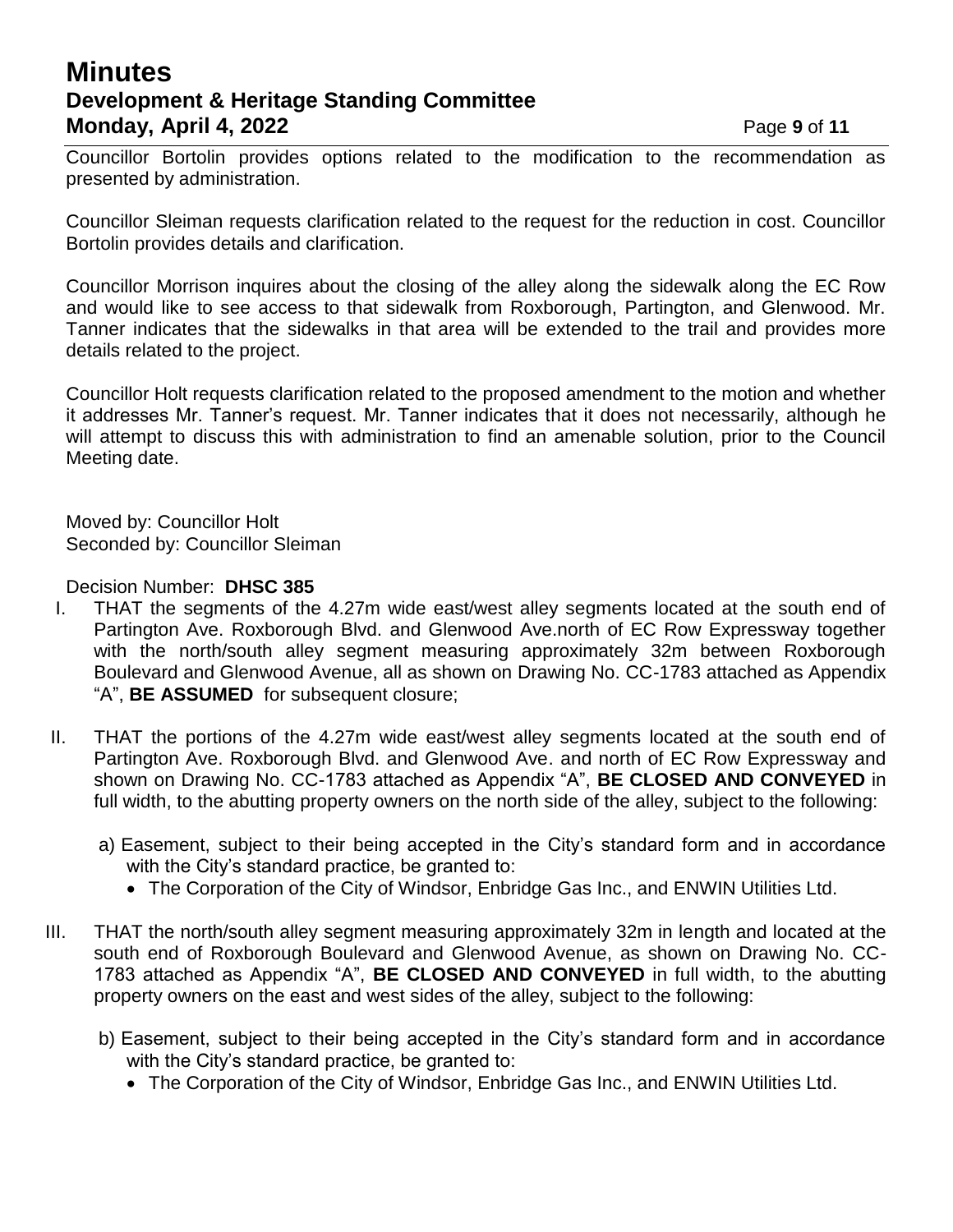# **Minutes Development & Heritage Standing Committee Monday, April 4, 2022** Page **10** of **11**

- IV. THAT Conveyance Cost **BE SET** as follows:
	- a. For the 4.27m wide east/west alley segments identified in Recommendation II above, the land value is set at a market value of \$13,120 per front metre (\$4000/front foot) or reduced to \$6,560 (\$2000/front foot) where easements are required; and,
	- b. For the north/south alley identified in Recommendation III above, the land value is set at \$1.00; and,
	- c. In addition to (a) and (b), costs include deed preparation fee and proportionate share of the survey costs as invoiced to The Corporation of the City of Windsor by an Ontario Land Surveyor.
- V. THAT the City Planner **BE REQUESTED** to supply the appropriate legal description, in accordance with Drawing Number. CC-1783, attached as Appendix "A".
- VI. THAT the City Solicitor **BE REQUESTED** to prepare the necessary by-law(s).
- VII. THAT the Chief Administrative Officer and City Clerk **BE AUTHORIZED** to sign all necessary documents approved as to form and content satisfactory to the City Solicitor.
- VIII. THAT the matter **BE COMPLETED** electronically pursuant to By-law Number 366-2003. Carried.

Report Number: S 88/2021 Clerk's File: SAA2022

## **12. COMMITTEE MATTERS**

None presented.

# **13. QUESTION PERIOD**

None registered.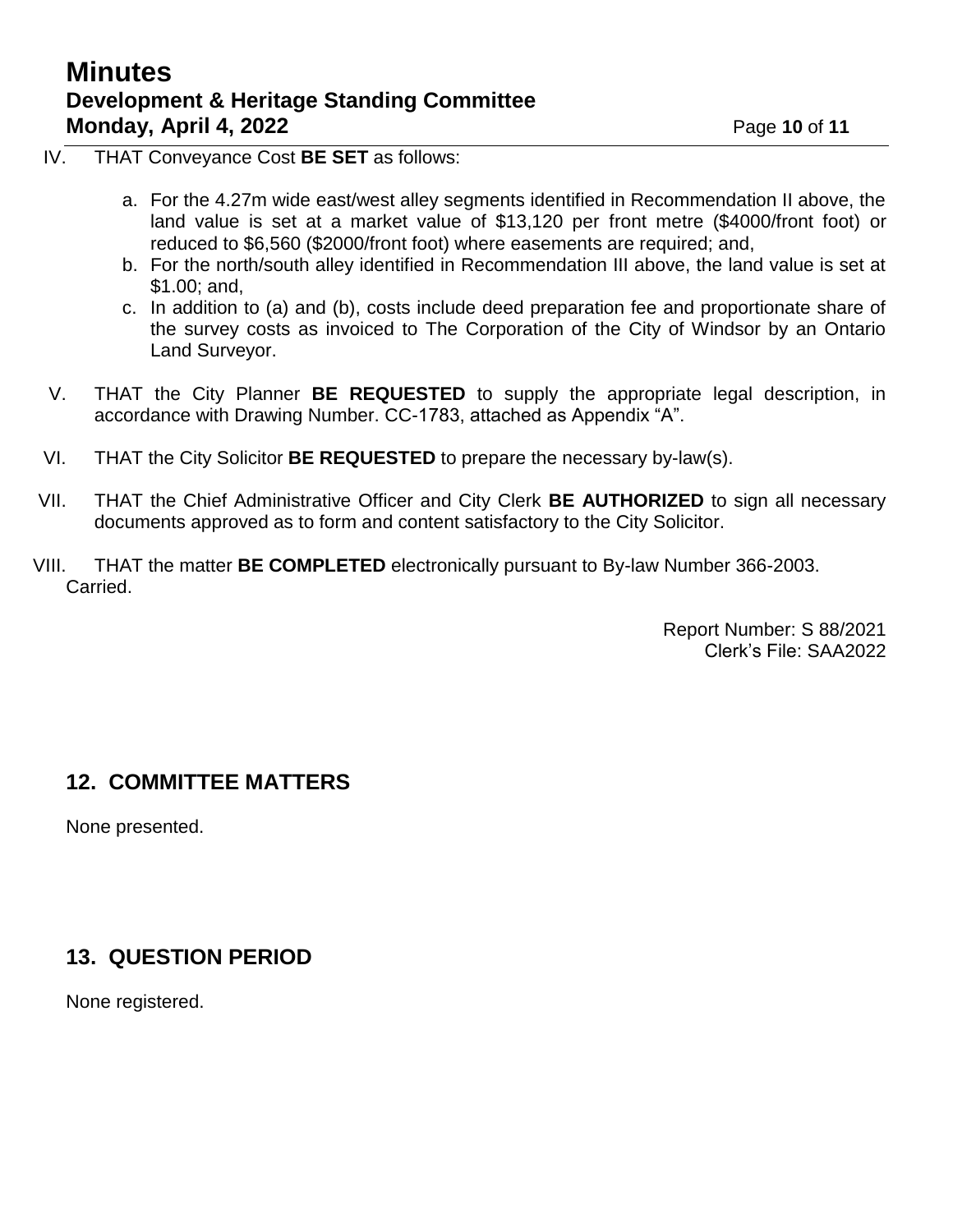# **Minutes Development & Heritage Standing Committee Monday, April 4, 2022** Page 11 of 11

# **14. ADJOURNMENT**

There being no further business the meeting of the Development & Heritage Standing Committee (Administrative Matters) is adjourned at 6:11 o'clock p.m. Carried.

 $\overline{\phantom{a}}$  , and the contract of the contract of the contract of the contract of the contract of the contract of the contract of the contract of the contract of the contract of the contract of the contract of the contrac

Ward 3 - Councillor Bortolin Deputy City Clerk / Supervisor<br>
(Chairperson) of Council Services of Council Services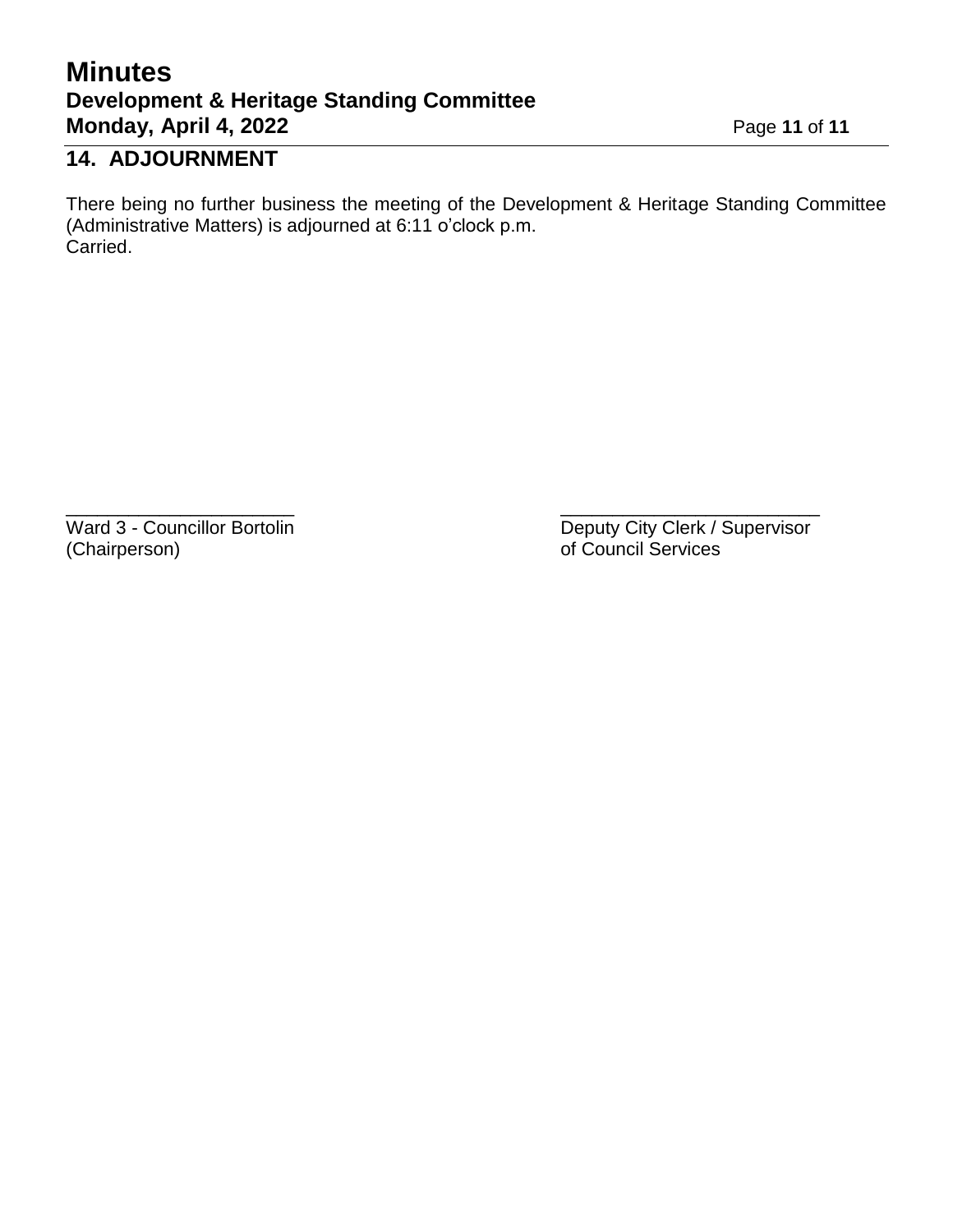



# Development & Heritage Standing Committee (*Planning Act* Matters)

Date: Monday, April 4, 2022 Time: 4:30 pm

## **MEMBERS PRESENT:**

### **Councillors:**

Ward 3 - Councillor Bortolin (Chair) Ward 4 - Councillor Holt Ward 5 - Councillor Sleiman Ward 7 - Councillor Gill Ward 10 - Councillor Morrison

### **Members:**

Member Gyemi Member Rondot

## **Members Regrets:**

Member Moore

**Clerk's Note:** Councillor Morrison and Member Rondot participated via video conference (Zoom), in accordance with Procedure By-law 98-2011 as amended, which allows for electronic participation.

### **ALSO PRESENT ARE THE FOLLOWING FROM ADMINISTRATION:**

Thom Hunt, City Planner Neil Robertson, Manager of Urban Design / Deputy City Planner Barbara Rusan, Manager of Policy & Regulatory Services Tracy Tang, Planner II – Revitalization & Policy Initiatives Jim Abbs, Planner III – Subdivisions Greg Atkinson, Planner III – Economic Development Adam Szymczak, Planner III – Zoning Kristina Tang, Planner III – Heritage Robert Perissinotti, Technologist III Rania Toufeili, Policy Analyst Marianne Sladic, Clerk Steno Senior Sandra Gebauer, Council Assistant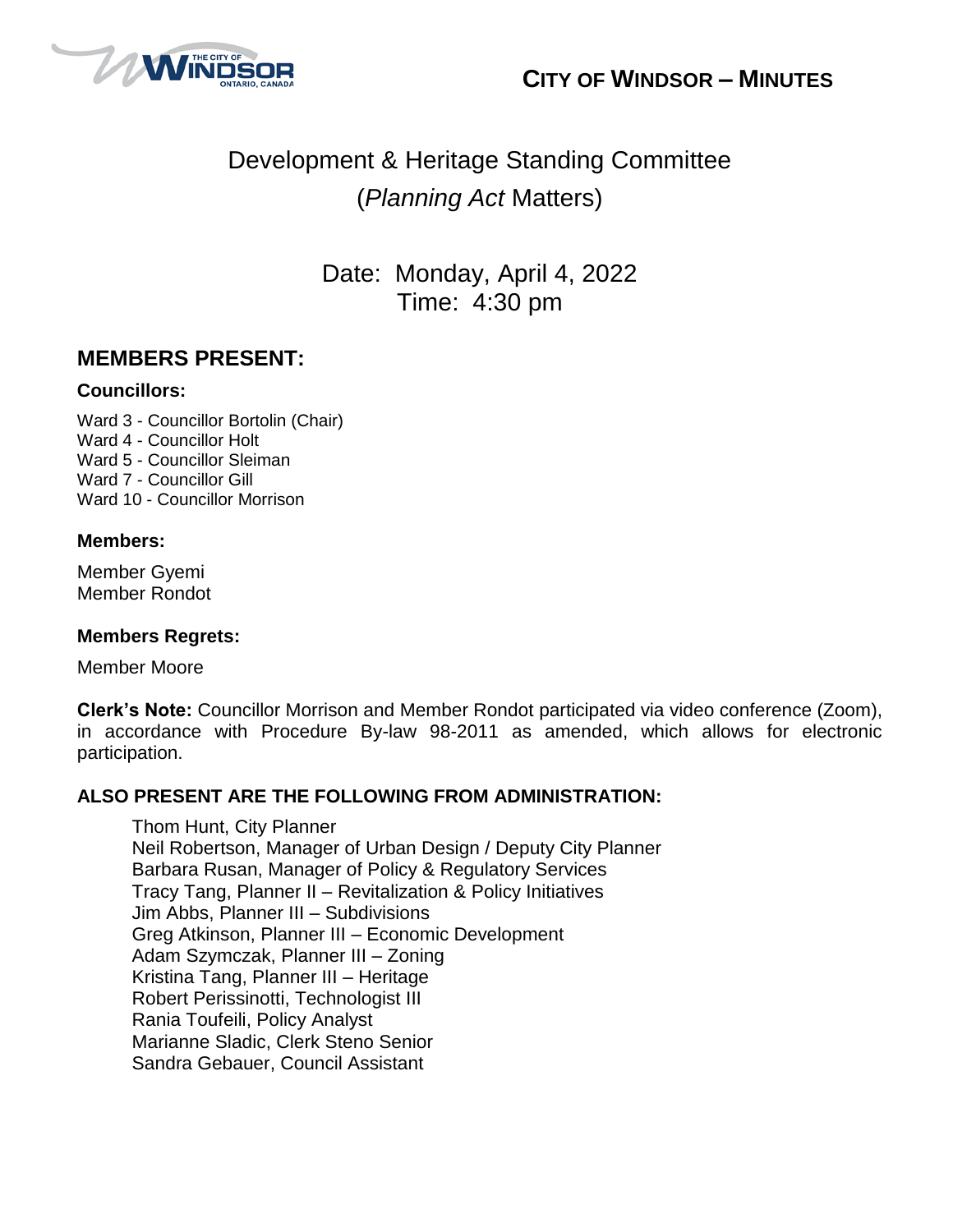# **MINUTES Development & Heritage Standing Committee Monday, April 4, 2022** Page 2 of 6

### **ALSO PARTICIPATING IN COUNCIL CHAMBERS ARE THE FOLLOWING FROM ADMINISTRATION:**

Jelena Payne, Commissioner of Economic Development & Innovation Wira Vendrasco, Deputy City Solicitor – Legal & Real Estate Michael Cooke, Manager of Planning Policy / Deputy City Planner Anna Ciacelli, Deputy City Clerk / Supervisor of Council Services

# **1. CALL TO ORDER**

The Chairperson calls the meeting of the Development & Heritage Standing Committee (Planning Act Matters) to order at 4:31 pm.

## **2. DISCLOURES OF PECUNIARY INTEREST AND THE GENERAL NATURE THEREOF**

None

## **3. REQUEST FOR DEFERRALS, REFERRALS OR WITHDRAWALS**

None

## **4. COMMUNICATIONS**

**None** 

## **5. ADOPTION OF THE PLANNING ACT MINUTES**

## **5.1 Minutes of the Development & Heritage Standing Committee (***Planning Act Matters***) minutes held March 7, 2022.**

Moved by: Member Gyemi Seconded by: Councillor Gill

THAT the Minutes of the Development & Heritage Standing Committee meeting (*Planning Act Matters*) meeting held March 7, 2022 **BE ADOPTED** as presented.

CARRIED, UNANIMOUSLY.

Report Number: SCM 74/2022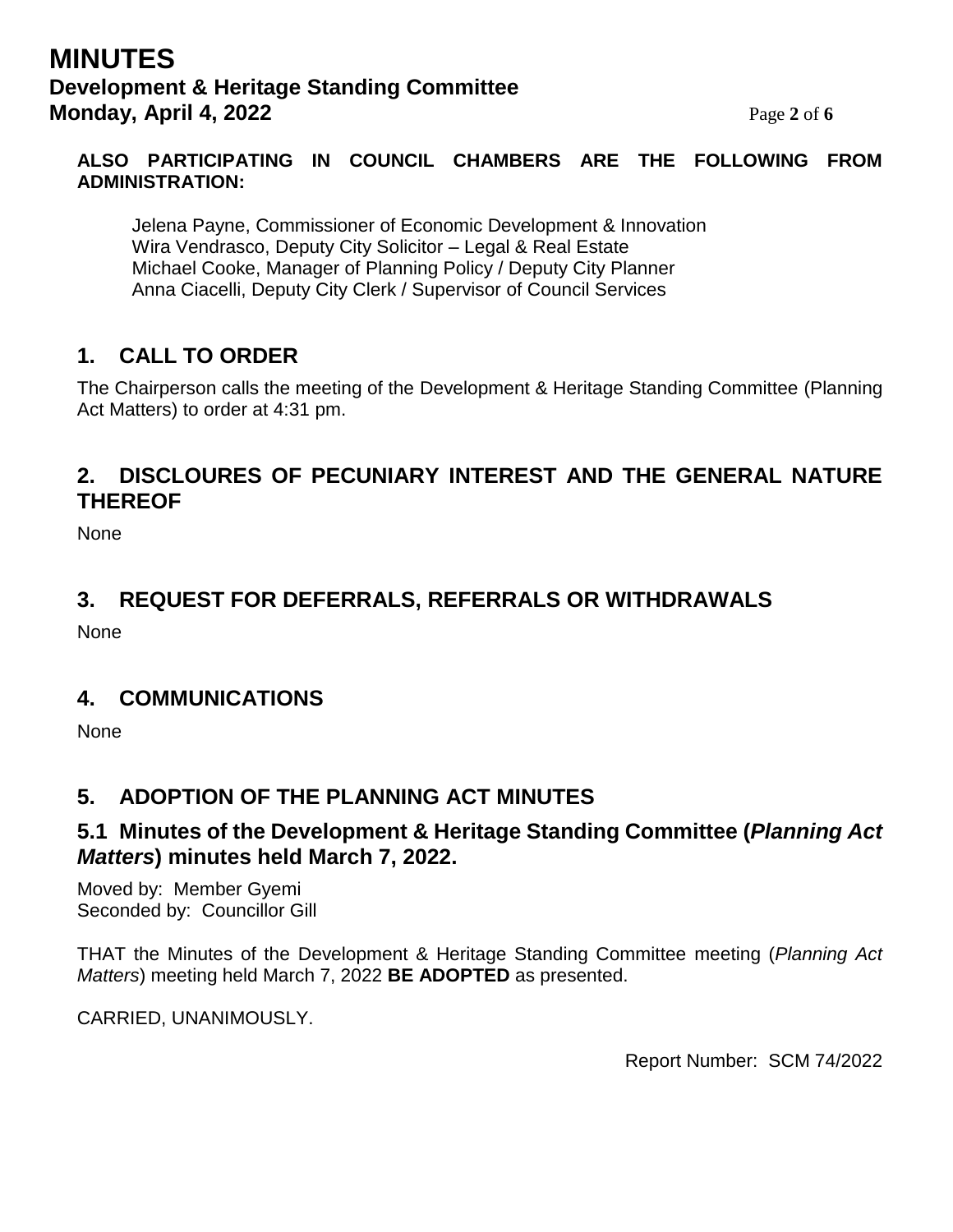# **MINUTES Development & Heritage Standing Committee Monday, April 4, 2022** Page **3** of 6

## **6. PRESENTATION & DELEGATIONS (***PLANNING ACT MATTERS***) – participating via video conference**

- Item 7.1 Randy Saccucci, 4C Project Management
- Item 7.1 Stephen Berrill, ADA-Architect
- Item 7.1 Amy Farkas, Dillon Consulting representing Applicant
- Item 7.1 Nonye Enebeli, Area Resident
- Item 7.1 Gil Leblanc, Area Resident
- Item 7.1 Yildirim Serdar Oyman, Area Resident
- Item 7.2 David French, Storey Samways Planning Ltd.
- Item 7.2 Jim Bujouves, Farhi Holdings Corp.
- Item 7.2 Paolo Collavino, PCR Constructors Inc.
- Item 7.2 Paul Weidl, Baird AE
- Item 7.2 Brandon Munro, Baird AE
- Item 7.3 Fran LaSorda, representing Julie Johns, Area Resident

## **7. PLANNING ACT MATTERS**

## **7.1 Z-025/21 [ZNG/6499] – Wyandotte Developments Inc 0 Wyandotte St E – Rezoning Ward 6**

Jim Abbs (author), Planner III – Subdivisions

Members of the delegations had the following concerns:

- height of building. Would prefer no higher than 5 storeys.
- Water retention, overflow and flooding
- Increased traffic and pollution
- Don't want an outdoor pickle ball court due to noise and excessive lighting
- Against the reduction in landscape area/increase building footprint
- Increased noise overall

Moved by: Member Rondot Seconded by: Councillor Morrison

Decision Number: **DHSC 380**

### RECOMMENDATIONS

THAT an amendment to City of Windsor Zoning By-law 8600 **BE APPROVED** for the lands at Part of Lots 72 to 78, Part of Lots 106 & 107, part of 30 foot Lane, part of Parkhill Gate, RP 1627, more particularly described as Part 3, 12R-13644 situated on the south side of Wyandotte Street East, east of Watson Avenue, by adding the following site specific provisions to s.20:

### **"South Side Wyandotte Street East, between Watson Ave and Isack Drive**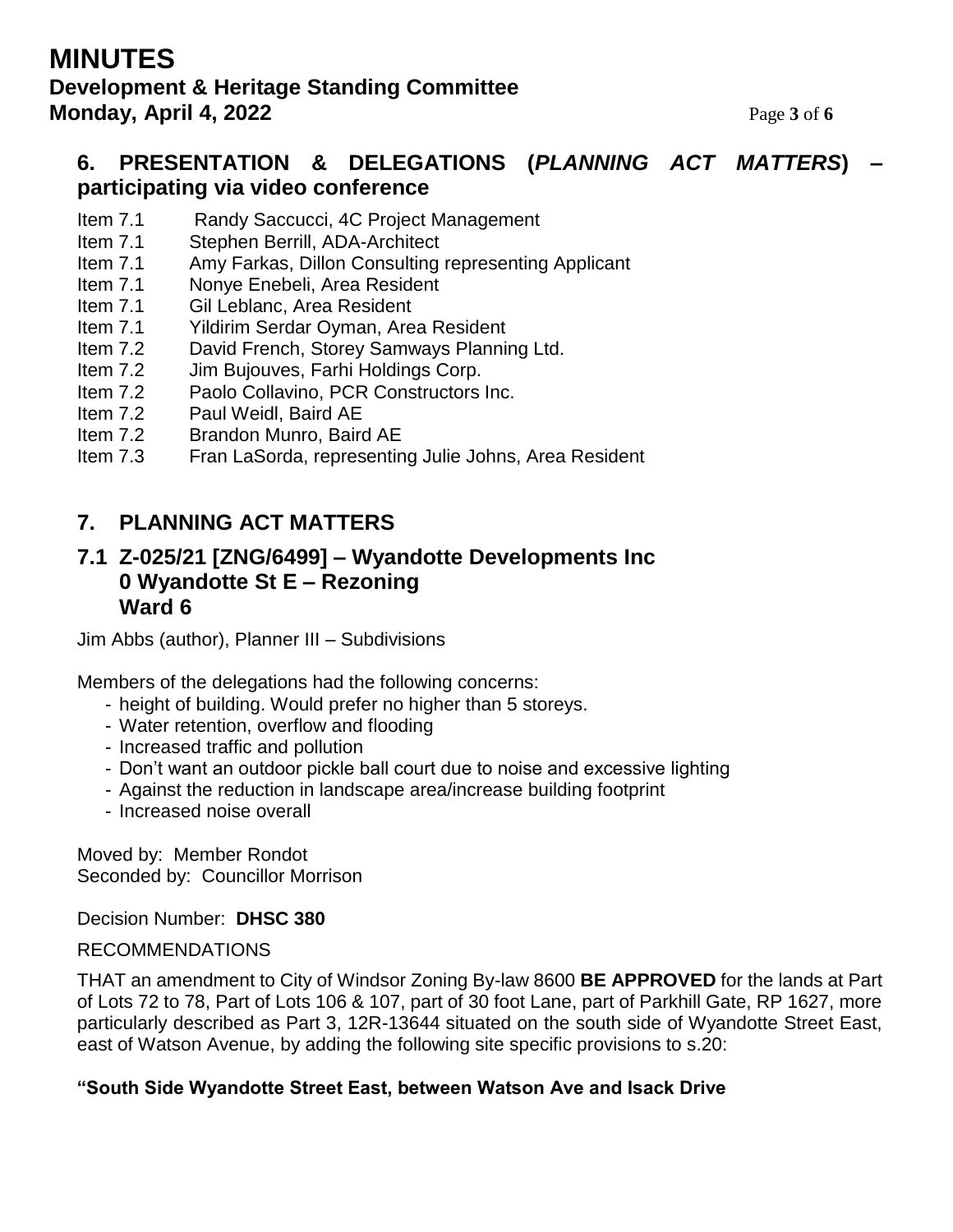# **MINUTES Development & Heritage Standing Committee Monday, April 4, 2022** Page 4 of 6

For the lands Part of lots 72 to 78, part of lots 106 & 107, part of 30' Lane, part of Parkhill Gate, RP 1627, more particularly described as Part 3, 12R-13644 situated on the south side of Wyandotte Street East, east of Watson Avenue, the provisions of S 20 (1) 102 shall not apply, and the following provisions shall apply:

- a) Building Height Maximum 20m
- b) Lot Coverage Maximum 40%
- c) A minimum separation of 12 metres shall be maintained between a multiple dwelling and an RD1.1 District. (ZDM 14; ZNG/6499)"

Motion CARRIED UNANIMOUSLY

Report Number: S 35/2022 Clerk's File: Z/14298

## **7.2 Z-039/21 [ZNG/6590] – Farhi Holdings Corp 1624 Lauzon Rd – Zoning Ward 6**

Jim Abbs (author), Planner III – Subdivisions

Moved by: Councillor Sleiman Seconded by: Councillor Holt

Decision Number: **DHSC 381**

**I** RECOMMENDATIONS

THAT an amendment to City of Windsor Zoning By-law 8600 changing the regulations of the Residential District RD3.1 zone on Block 42, 12M-678 in the City of Windsor, known municipally as 1624 Lauzon Road, **BE APPROVED** by applying the following site specific regulations:

## **Main Building Height:**

- a) 56% of the Main building footprint maximum  $-31.0$  m
- b) Remainder of building footprint maximum 21.0 m

Lot Area – minimum 63.75 m<sup>2</sup> per unit

**Parking Space** – minimum – 1.24 spaces/unit

**Side yard** – from Bowler Drive – 23.0 m

**Landscaped Open Space Yard** – minimum – 31.0% of lot area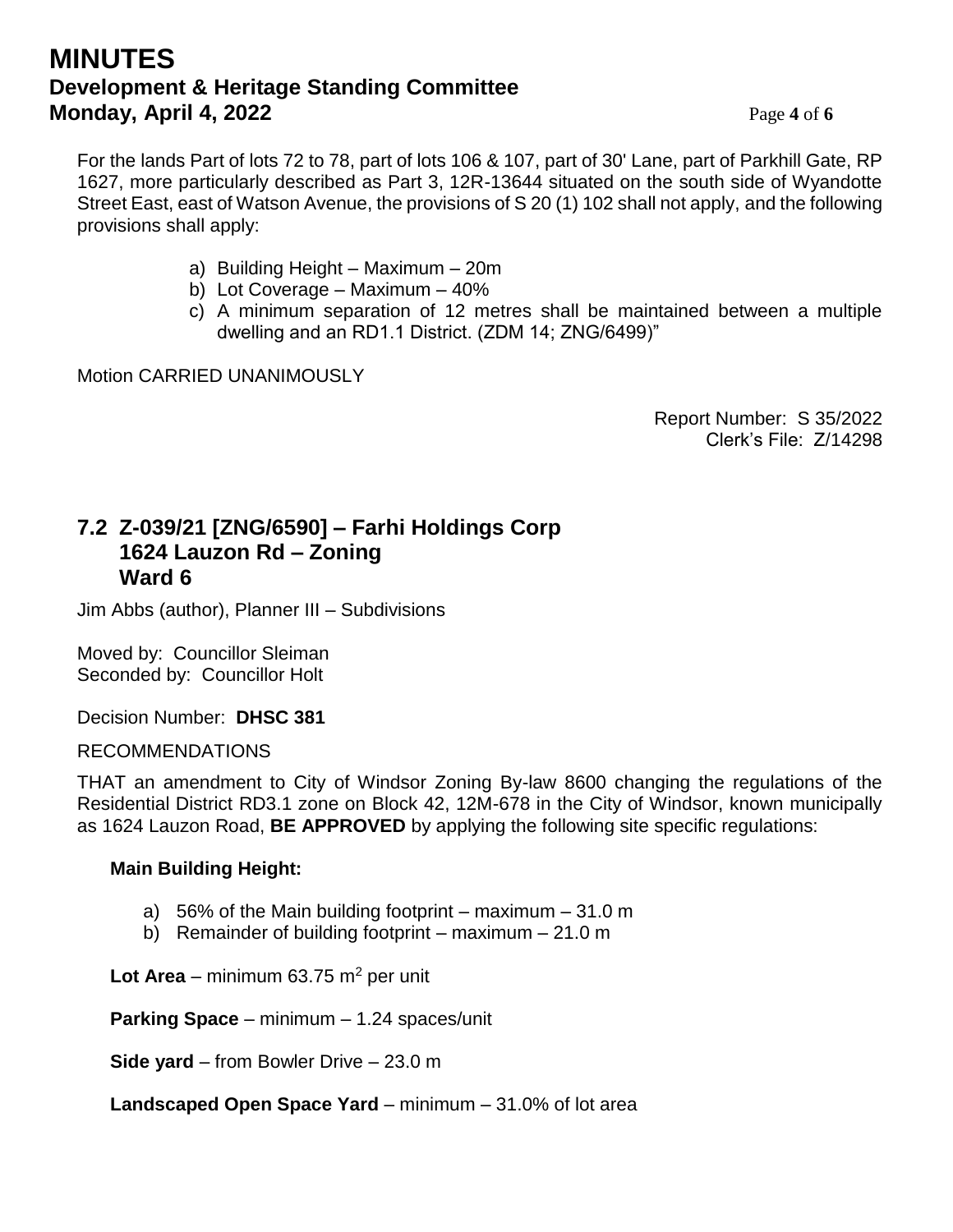# **MINUTES Development & Heritage Standing Committee Monday, April 4, 2022** Page 5 of 6

Notwithstanding S24.26.5 and 24.28.1.1, a parking area shall be permitted within a required front yard.

Notwithstanding 24.40.20(3) (a) a Loading Space shall be permitted in a required front yard.

THAT the parcel described as Block 42, 12M-678 in the City of Windsor, **BE EXEMPT** from the provisions of section 45(1.3) of the *Planning Act*; and,

THAT the Site Plan Approval Officer **CONSIDER** the following matters in an approved site plan and/or executed and registered site plan agreement:

a) Parking Area and Amenity Area location to assist in facilitating the transition from the low profile development to the East of the site to the medium and high profile development of the Subject site.

Motion CARRIED UNANIMOUSLY

Report Number: S 37/2022 Clerk's File: Z/14267

# **7.3 Z-045/21 [ZNG/6634] – Avant Group Inc 659 Alexandrine St – Rezoning Ward 10**

Adam Szymczak (author), Planner III - Zoning

Moved by: Councillor Morrison Seconded by: Councillor Holt

### Decision Number: **DHSC 382**

### RECOMMENDATIONS

THAT Zoning By-law 8600 **BE AMENDED** by changing the zoning of Lots 94 & 95 and Part Closed Alley, Registered Plan 1106, (known municipally as 659 Alexandrine Street; Roll No. 070-030- 16000; PIN 01339-0396) situated on the south side of Alexandrine Street between Remington Avenue and Lillian Avenue by adding a site specific exception to s.20 as follows:

### **441. SOUTH SIDE OF ALEXANDRINE STREET BETWEEN REMINGTON AVENUE AND LILLIAN AVENUE**